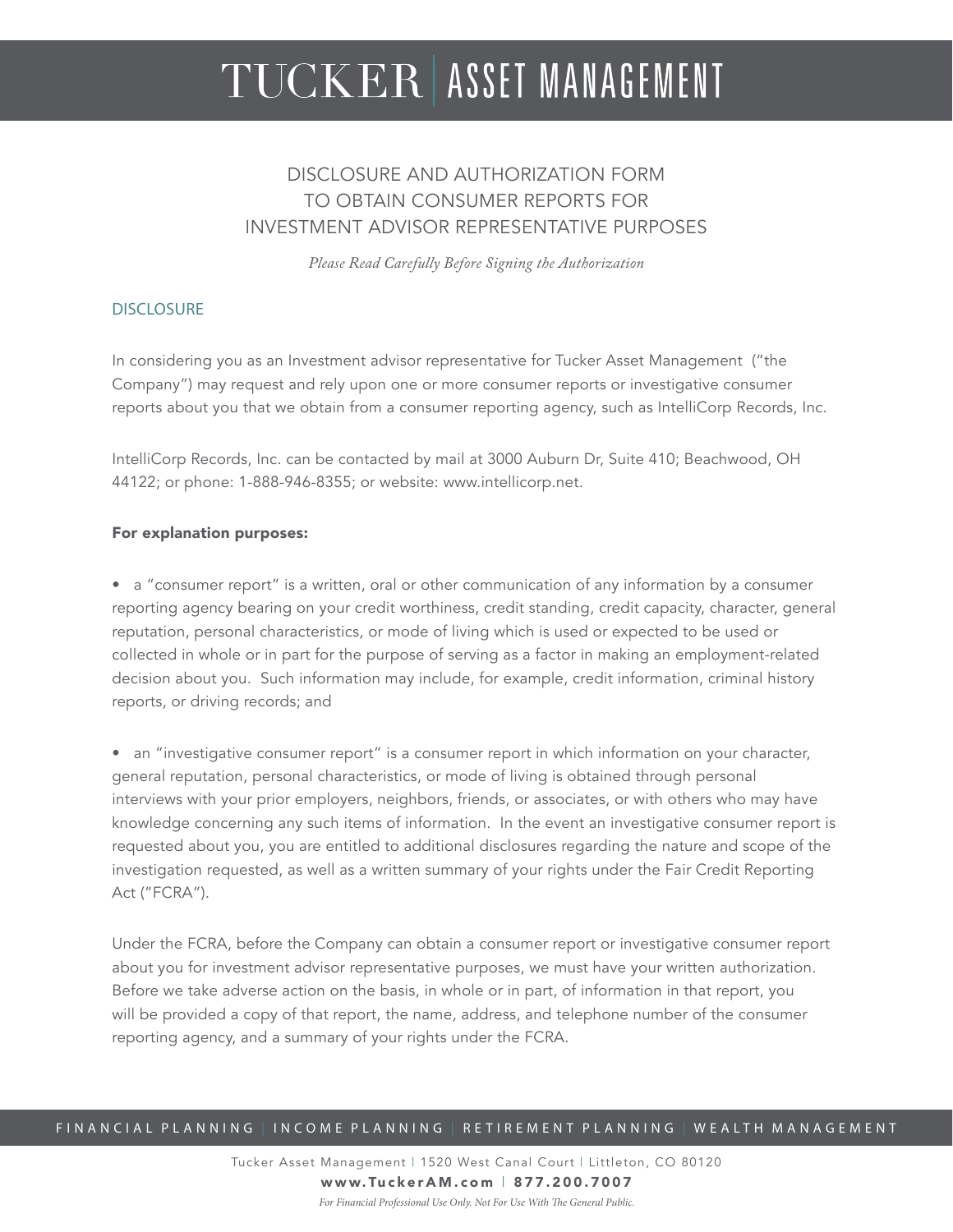#### AUTHORIZATION

I have read and understand the foregoing Disclosure, and authorize Tucker Asset Management to obtain and rely upon consumer reports or investigative consumer reports in considering me to be an investment advisor representative. By my signature below, I authorize the Company to obtain any such reports and to share the information with any person involved in the decision for me to partner with Tucker Asset Management.

I do \_\_\_\_\_\_\_do not\_\_\_\_\_\_\_\_\_ authorize you to contact my current employer for Employment and Reference Verifications

(This will authorize immediate inquiries to the Human Resources Department and to any listed supervisors or references in the Employment/Reference Section of your application.)

\_\_\_\_\_\_\_\_\_\_\_\_\_\_\_\_\_\_\_\_\_\_\_\_\_\_\_\_\_\_\_\_\_\_\_\_\_\_\_\_\_\_ \_\_\_\_\_\_\_\_\_\_\_\_\_\_\_\_\_\_\_\_\_\_

I also agree that this Disclosure and Authorization in original, faxed, photocopied, or electronic (including electronically signed) form will be valid for any consumer reports or investigative consumer reports that may be requested about me by or on behalf of the Company.

Printed Name

\_\_\_\_\_\_\_\_\_\_\_\_\_\_\_\_\_\_\_\_\_\_\_\_\_\_\_\_\_\_\_\_\_\_\_\_\_\_\_\_\_\_

Signature Date

FINANCIAL PLANNING | INCOME PLANNING | RETIREMENT PLANNING | WEALTH MANAGEMENT

Tucker Asset Management | 1520 West Canal Court | Littleton, CO 80120 www.TuckerAM.com | 877.200.7007 *For Financial Professional Use Only. Not For Use With The General Public.*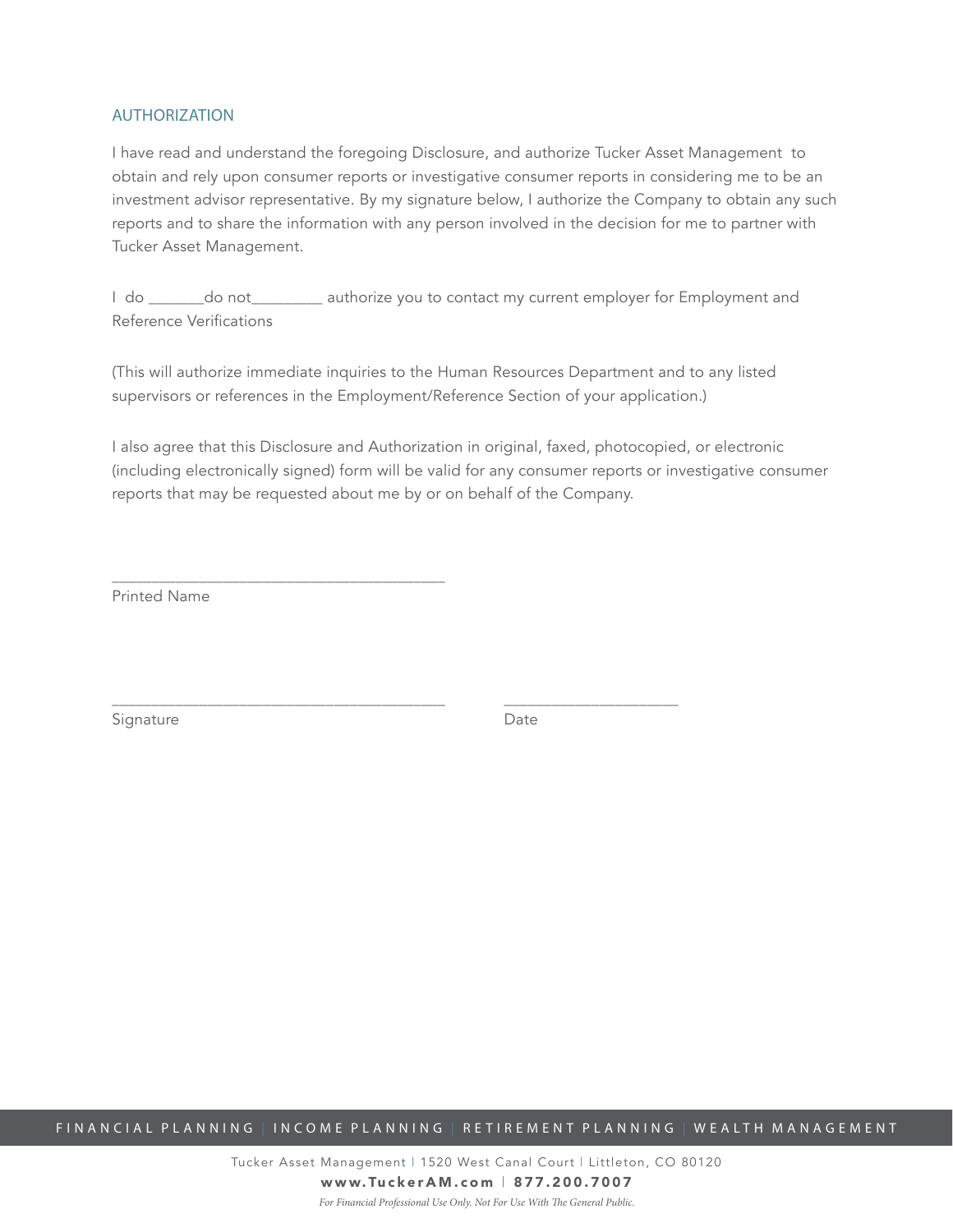#### PERSONAL DATA

| Last Name              | First Name                                                                  |  | Middle Name         |
|------------------------|-----------------------------------------------------------------------------|--|---------------------|
| <b>Current Address</b> | Dates Lived Here                                                            |  |                     |
|                        | Addresses for the Past Seven Years: (include street, city, state, zip code) |  | Dates of Residence: |
|                        |                                                                             |  |                     |
|                        |                                                                             |  |                     |
|                        |                                                                             |  |                     |
|                        |                                                                             |  |                     |
| Date of Birth          | Other Names Used (including maiden name)                                    |  | Years Used          |
|                        |                                                                             |  |                     |
|                        |                                                                             |  |                     |

Email address *(may be used for official correspondence)*

I have the right to make a request to IntelliCorp Records, Inc, upon proper identification, to request the nature and substance of all information in its files on me at the time of my request, including sources of information, and the recipients of any reports on me which IntelliCorp Records, Inc has previously furnished within the two year period preceding my request.

I certify that all elements of the personal data I have provided are true, accurate and complete. I understand and agree that any omission, false statement, misleading statement, or answer made by me on my application or any supplements to it and in any interviews will be sufficient grounds for rejection of employment and my discharge after employment.

\_\_\_\_\_\_\_\_\_\_\_\_\_\_\_\_\_\_\_\_\_\_\_\_\_\_\_\_\_\_ \_\_\_\_\_\_\_\_\_\_\_\_\_\_\_\_\_\_\_\_\_\_\_\_\_\_\_\_\_\_\_ \_\_\_\_\_\_\_\_\_\_\_\_\_\_\_\_\_\_\_ Printed Name **Applicant Signature** Date

FINANCIAL PLANNING | INCOME PLANNING | RETIREMENT PLANNING | WEALTH MANAGEMENT

Tucker Asset Management | 1520 West Canal Court | Littleton, CO 80120 www.TuckerAM.com | 877.200.7007 *For Financial Professional Use Only. Not For Use With The General Public.*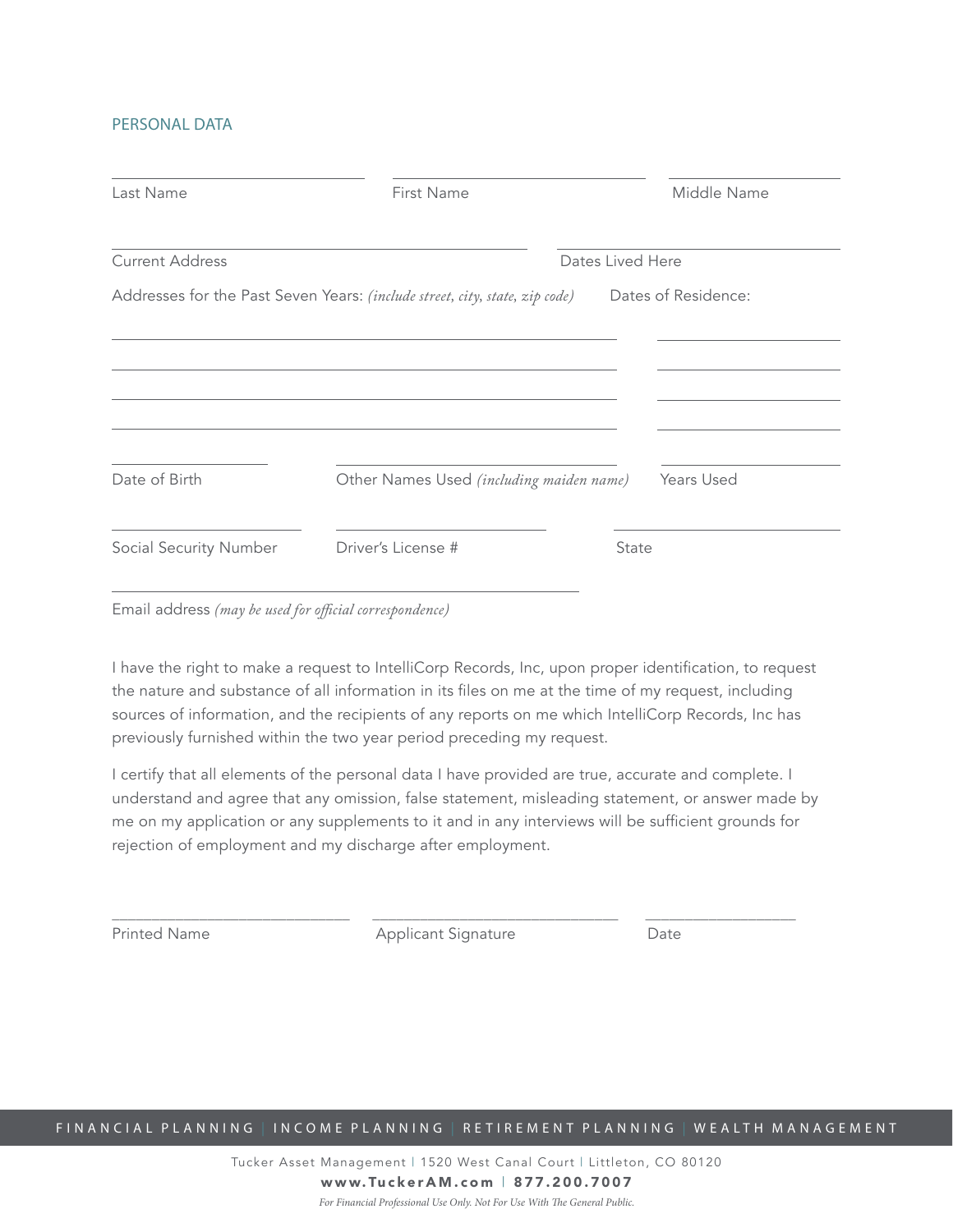## INFORMATION FOR INTELLICORP CUSTOMERS ON ADDITIONAL STATE LAW REQUIREMENTS

DISCLAIMER: THE DISCLOSURE AND AUTHORIZATION FORM, AND THE DISCUSSION OF STATE REQUIREMENTS BELOW, ARE NOT MEANT TO PROVIDE LEGAL ADVICE OF ANY KIND. LEGAL ADVICE SHOULD BE SOUGHT FROM YOUR ATTORNEY IN CONNECTION WITH THE USE OF THESE FORMS OR THE DETERMINATION OF STATE LAW REQUIREMENTS THAT MAY BE APPLICABLE TO YOU. INTELLICORP RECORDS, INC. MAKES NO CLAIMS, PROMISES OR GUARANTEES ABOUT THE ACCURACY, COMPLETENESS, OR ADEQUACY OF THE INFORMATION CONTAINED HEREIN.

IN ADDITION TO THE FOREGOING DISCLOSURE AND AUTHORIZATION FORM NEEDED TO COMPLY WITH THE FEDERAL FAIR CREDIT REPORTING ACT, VARIOUS STATES IMPOSE ADDITIONAL DISCLOSURE OR OTHER OBLIGATIONS ON EMPLOYERS WHEN THEY OBTAIN CONSUMER REPORTS OR INVESTIGATIVE CONSUMER REPORTS ON EMPLOYEES OR APPLICANTS.

#### THE FOLLOWING IS A SUMMARY OF POSSIBLE STATE REQUIREMENTS.

WITH REGARD TO INDIVIDUALS WHO ARE OR WILL BE EMPLOYED IN CALIFORNIA, 1. MINNESOTA, AND OKLAHOMA, you should add the following language to the end of the Authorization:

You may request a free copy of any consumer report or investigative consumer report we obtain on you by checking the box.

#### WITH REGARD TO INDIVIDUALS WHO ARE OR WILL BE EMPLOYED IN CALIFORNIA: 2.

*Under California Civil Code §§ 1786.16(a)(2) and 1786.22, the following additional disclosure should be provided before procuring a consumer report:*

We will be obtaining a consumer report from [name, address, and telephone number of the consumer reporting agency]. You have the right to request from that agency, upon proper identification, the nature and substance of all information in its files on you, including the sources of information, and the recipients of any reports on you, which the agency has previously furnished within the three-year period preceding your request. You may view the file maintained on you by the agency during normal business hours. You may also obtain a copy of this file upon submitting proper identification and paying the costs of duplication services. Upon making a written request, you may receive a summary of your report via telephone.

#### WITH REGARD TO INDIVIDUALS WHO ARE OR WILL BE EMPLOYED IN NEW YORK: 3.

Under Article 25 Section 380-g of the New York General Business Law, if an employer receives a consumer report containing criminal conviction information, the employer must provide the applicant or employee who is the subject of the report, a printed or electronic copy of Article 23-A of the New York Correction Law, which governs the employment of persons previously convicted of one or more criminal offenses.

#### FINANCIAL PLANNING | INCOME PLANNING | RETIREMENT PLANNING | WEALTH MANAGEMENT

Tucker Asset Management | 1520 West Canal Court | Littleton, CO 80120 www.TuckerAM.com | 877.200.7007 *For Financial Professional Use Only. Not For Use With The General Public.*